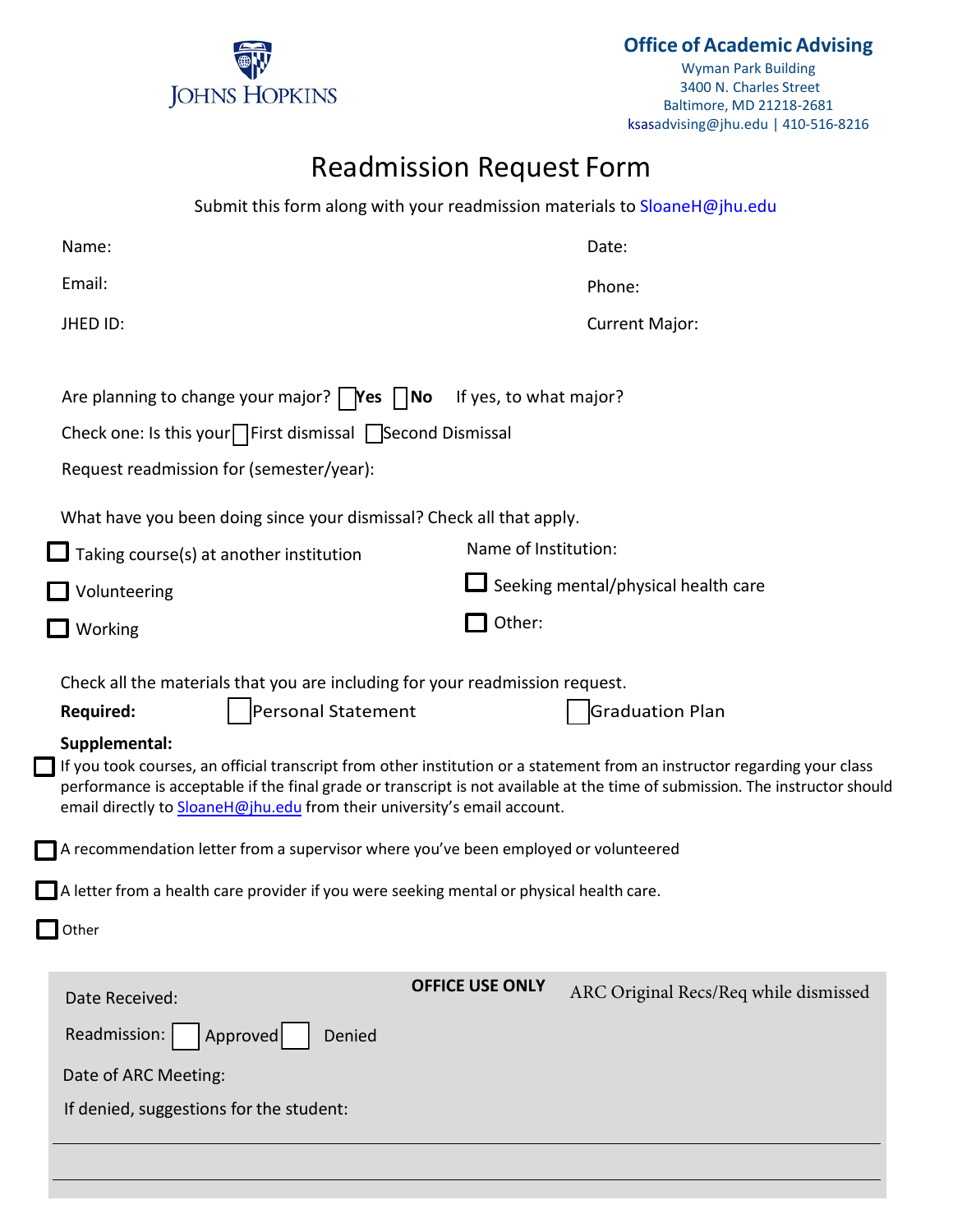

#### **Office of Academic Advising**

3400 N. Charles Street Wyman Park Building Baltimore, MD 21218-2681 ksas[advising@jhu](mailto:advising@jhu.edu).edu | 410-516-8216

### **Personal Statement**

Use the questions below to help draft your personal statement letter. Keep your letter to 2-3 pages long.

- 1. Past: Description of events or conditions prompting your unsatisfactory performance in the semester(s) that led to your academic dismissal.
	- a. Describe how you satisfied the committee's recommendations, if any.
- 2. Present: What have you done (and why) while you were away from Hopkins?
- 3. Future: What you will do differently if readmitted to Hopkins to ensure long-term success?

## **Academic Plan**

Use the attached worksheet to outline how you plan to complete the next two semesters.

| <b>Course ID and Name</b>              |    | Do you have<br>the Pre-reqs? | Is this a<br>retake? |
|----------------------------------------|----|------------------------------|----------------------|
| AS.180.102; Elements of Microeconomics | 3  | Yes                          | Yes                  |
| EN.552.111 Statistical Analysis I      | 4  | Yes                          | Yes                  |
| Humanities/Social Science Course       | 3  | Yes                          | No                   |
| <b>Writing Intensive Course</b>        | 3  | Yes                          | No                   |
| Research                               | 1  | Yes                          | No                   |
| <b>Total Credits</b>                   | 14 |                              |                      |

### *SampleAcademic Plan*

#### **Tips for creating the academic plan:**

- 1. You may list the specific course ID and name for your specific major classes. However, you can remain general for other classes, such as H/S or electives.
- 2. You should be mindful about whether you meet the prerequisite for each of the courses and indicate whether you are retaking the course.
- 3. If your readmission request is approved, you will be readmitted on academic probation.